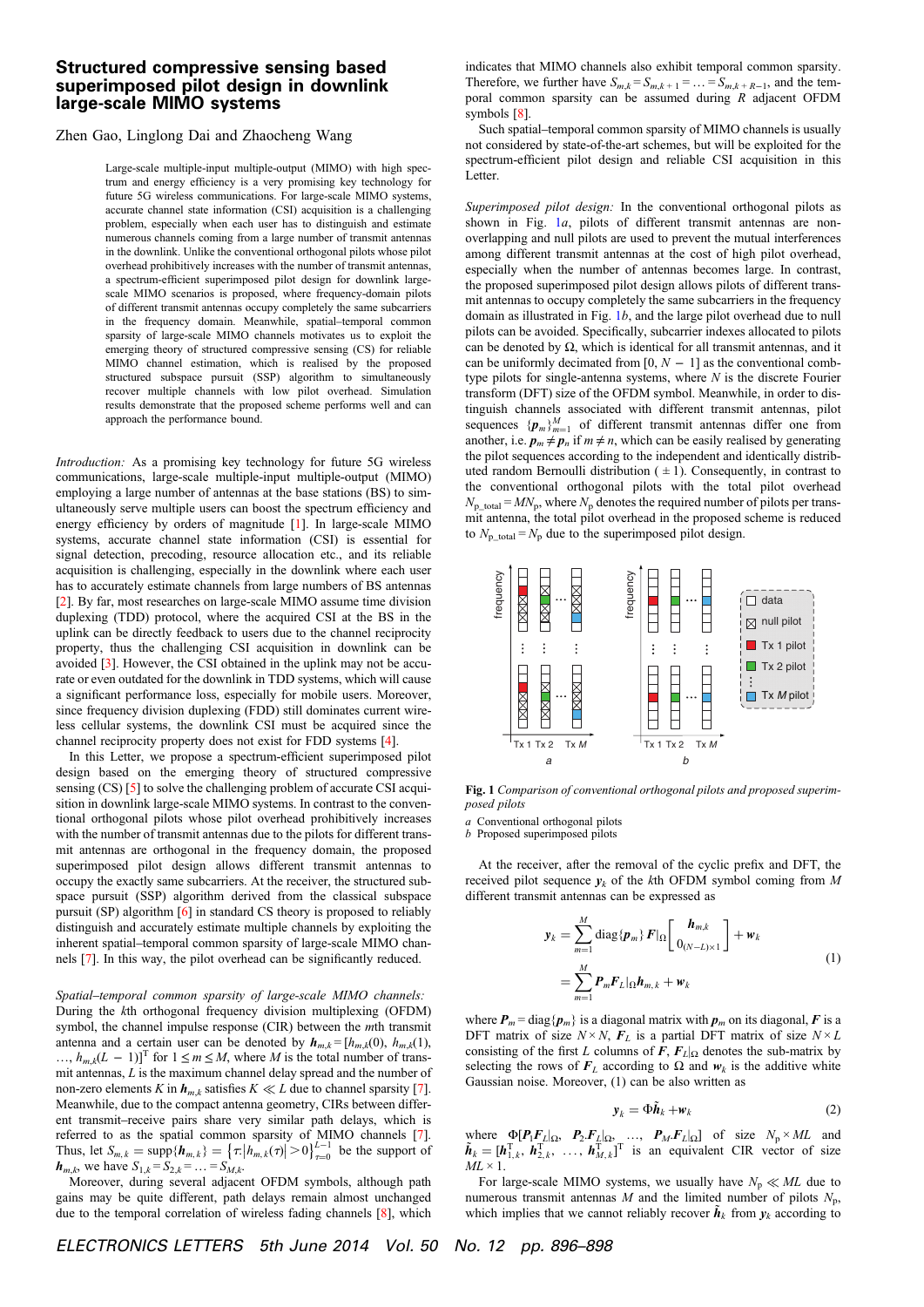the underdetermined problem (2). However, the observation that  $\tilde{h}_k$  is a sparse signal due to the sparsity of  ${h_{m,k}}_{m=1}^M$  inspires us to reconstruct the high-dimension sparse signal  $\tilde{h}_k$  from the low-dimension received pilot sequence  $v_k$  under the framework of CS theory. Moreover, the spatial–temporal common sparsity of wireless MIMO channels can be also integrated in the classical CS framework for performance enhancement, which is the subject of the following Section.

## Algorithm 1: Proposed SSP algorithm.

**Input:** Noisy measurement matrix Y and sensing matrix  $\Phi$  in (3). **Output:** Estimated CIR matrix  $\widehat{H}$ .

1.  $\Omega \leftarrow \emptyset$ ; 2.  $k \leftarrow 1$ ; 3.  $V_1 \leftarrow Y$ ; 4. while  $||V_k||_F < ||V_{k-1}||_F$ , do 5.  $\mathbf{Z} \leftarrow \Phi^{\mathrm{H}} V_k$ ; 6.  $c(\tau) \leftarrow \sum_{r=1, i=0}^{R, M-1} |z^{(\tau+iL, r)}|^2, 0 \leq \tau \leq L - 1;$ 7.  $\Omega \leftarrow \Omega \cup \text{supp}\{c\rangle_K\};$ <br>8.  $\Gamma \leftarrow \Omega \cup [\Omega + L] \cup ...$  $\Gamma \leftarrow \Omega \cup [\Omega + L] \cup \ldots \cup [\Omega + L(M-1)];$ 9.  $\hat{H}|_{\Gamma} \leftarrow \Phi_{\Gamma}^{\top} Y;$ 10.  $r(\tau) \leftarrow \sum_{r=1, i=0}^{R, M-1} \left| \hat{h}^{(\tau+iL, r)} \right|$ ! ! !  $2^{2}$ ,  $0 \leq \tau \leq L - 1$ ; 11.  $\Omega \leftarrow \text{supp}\{r\}_K\};$ 12.  $\Gamma \leftarrow \Omega \cup [\Omega + L] \cup \ldots \cup [\Omega + L(M - 1)];$  $13.$  $\big|_{\Gamma} \leftarrow \Phi_{\Gamma}^{\top} Y;$ 14.  $V_k^{\text{H}} \leftarrow Y - \Phi^{\text{H}} \hat{H};$ <br>15.  $k \leftarrow +1$ :  $k \leftarrow +1$ ; 16. end while

Joint sparse channel estimation based on structured  $CS<sup>c</sup>$ . The spatial– temporal common sparsity of wireless MIMO channels as addressed above motivates us to exploit the theory of structured CS [5] developed from the classical CS theory to simultaneously reconstruct multiple channels. Considering  $(2)$  during R adjacent OFDM symbols with the same pilot pattern, which is quite common in practice [7], we have

$$
Y = \Phi H + W \tag{3}
$$

where  $Y = [y_k, y_{k+1}, ..., y_{k+R-1}], H = [\tilde{h}_k, \tilde{h}_{k+1}, ..., \tilde{h}_{k+R-1}]$  and  $W = [w_k, w_{k+1}, ..., w_{k+R-1}].$ 

According to the property of the spatial–temporal common sparsity in MIMO channels, vectors consisting of  $H$  share the common sparse support. Therefore,  $H$  has the inherent structured sparsity. Based on the classical SP algorithm, which reconstructs a single high-dimension sparse vector from one low-dimension noisy measurement vector [8], we propose the SSP algorithm which can jointly recover multiple highdimension sparse vectors with structured sparsity from multiple lowdimension noisy measurement vectors. The proposed SSP algorithm is described in Algorithm 1. Note that in Algorithm 1,  $\lVert \cdot \rVert_F$  denotes the F-norm operation,  $(\cdot)^H$  denotes the conjugate transpose,  $(\cdot)^{\dagger}$  denotes the Moore-Penrose matrix inversion,  $c = [c(0), c(1), ..., c(L-1)]^T$ , r  $=[r(0), r(1), ..., r(L-1)]^{T}$ ,  $[\Omega + a]$  means add a to each element of  $\Omega$ , the vector x)<sub>K</sub> is generated by retaining the K largest elements of x while setting the rest of the elements to zero,  $\Phi_r$  denotes the sub-matrix by selecting the columns of  $\Phi$  according to  $\Gamma$ ,  $z^{(i,j)}$  and  $\hat{h}^{(i,j)}$  denote the *i*th row and the *j*th column elements of **Z** and  $\hat{H}$ , respectively.

Compared with the classical SP algorithm where only one vector is updated in each iteration, the proposed SSP algorithm simultaneously updates multiple vectors in each iteration since taps with the same location in each CIR vectors are considered as a whole.

Simulation results: A simulation study was carried out to investigate the mean square error (MSE) performance of the proposed solution. The proposed SSP algorithm with different Rs, the classical SP algorithm and the exact least square (LS) method with perfectly known support of the sparse channel as the performance bound were compared based on the proposed superimposed pilot scheme. System parameters were set as follows: the number of transmit antennas is  $M = 64$ , the system bandwidth is 10 MHz, the DFT size of the OFDM symbol is  $N =$ 4096, the cyclic prefix length is  $N_e = 256$  and  $N_p = 800$  superimposed pilots are uniformly spaced in the frequency domain. In addition, the six-path International Telecommunication Union (ITU) vehicular B channel model [8] with  $L = 200$  was considered. Fig. 2 indicates that the classical SP algorithm cannot work since  $N_p$  is too small to reliably recover an MK-sparse signal of size ML with  $N_p \ll ML$ . However, the proposed SSP algorithm with  $R = 4$  works better than that with  $R = 1$ , and both of them perform well and approach the exact LS method. For the proposed superimposed pilot design,  $N<sub>p</sub>$  total = 800 pilots occupy only 19.53% of the total  $N = 4096$  subcarriers and the equivalent average pilot overhead per antenna is just  $N_{\text{p-avg}} = 12.5$  (only 0.31% of the total  $N = 4096$  subcarriers). This implies that compared with the classical CS algorithms (e.g. SP algorithm) which usually require  $N_{\rm p\_{avg}} = \mathcal{O}(K \log_2 N)$  pilots,  $N_{\rm p\_{avg}}$  required by the proposed SSP algorithm approaches the theoretical limit of  $2K = 12$  [5]. Meanwhile, such low pilot overhead is almost impossible for the conventional channel estimation schemes to realise accurate channel estimation.



Fig. 2 MSE performance comparison over ITU vehicular B channel

It is worth noting that although  $\Omega$  and  $\{p_m\}_{m=1}^M$  used in this Letter guarantee the near-orthogonal columns of the sensing matrix Φ and thus the reliable performance, the optimal superimposed pilot design remains an interesting problem to be studied in the future.

Conclusions: This Letter investigates the challenging problem of pilot design and channel estimation for downlink large-scale MIMO systems. Compared with conventional orthogonal pilots that suffer from a prohibitive overhead in large-scale MIMO systems, the proposed superimposed pilot design based on the structured CS can efficiently reduce the pilot overhead. Meanwhile, the proposed SSP algorithm exploiting the spatial–temporal common sparsity of large-scale MIMO channels can accurately recover multiple channels simultaneously. Moreover, the proposed superimposed pilot design and the structured CS-based channel estimator can be also extended to the uplink as well as conventional small-scale MIMO systems for accurate CSI acquisition with low pilot overhead.

Acknowledgments: This work was supported by the National Key Basic Research Program of China (grant 2013CB329201), the National Natural Science Foundation of China (grant 61201185) and the ZTE fund project (grant CON1307250001).

© The Institution of Engineering and Technology 2014 19 March 2014 doi: 10.1049/el.2014.0985

One or more of the Figures in this Letter are available in colour online. Zhen Gao, Linglong Dai and Zhaocheng Wang (Tsinghua National Laboratory for Information Science and Technology, Department of Electronic Engineering, Tsinghua University, Beijing 100084,

People's Republic of China) E-mail: daill@tsinghua.edu.cn

## References

1 Marzetta, T.L.: 'Noncooperative cellular wireless with unlimited numbers of base station antennas', IEEE Trans. Commun., 2010, 9, (11), pp. 3590–3599